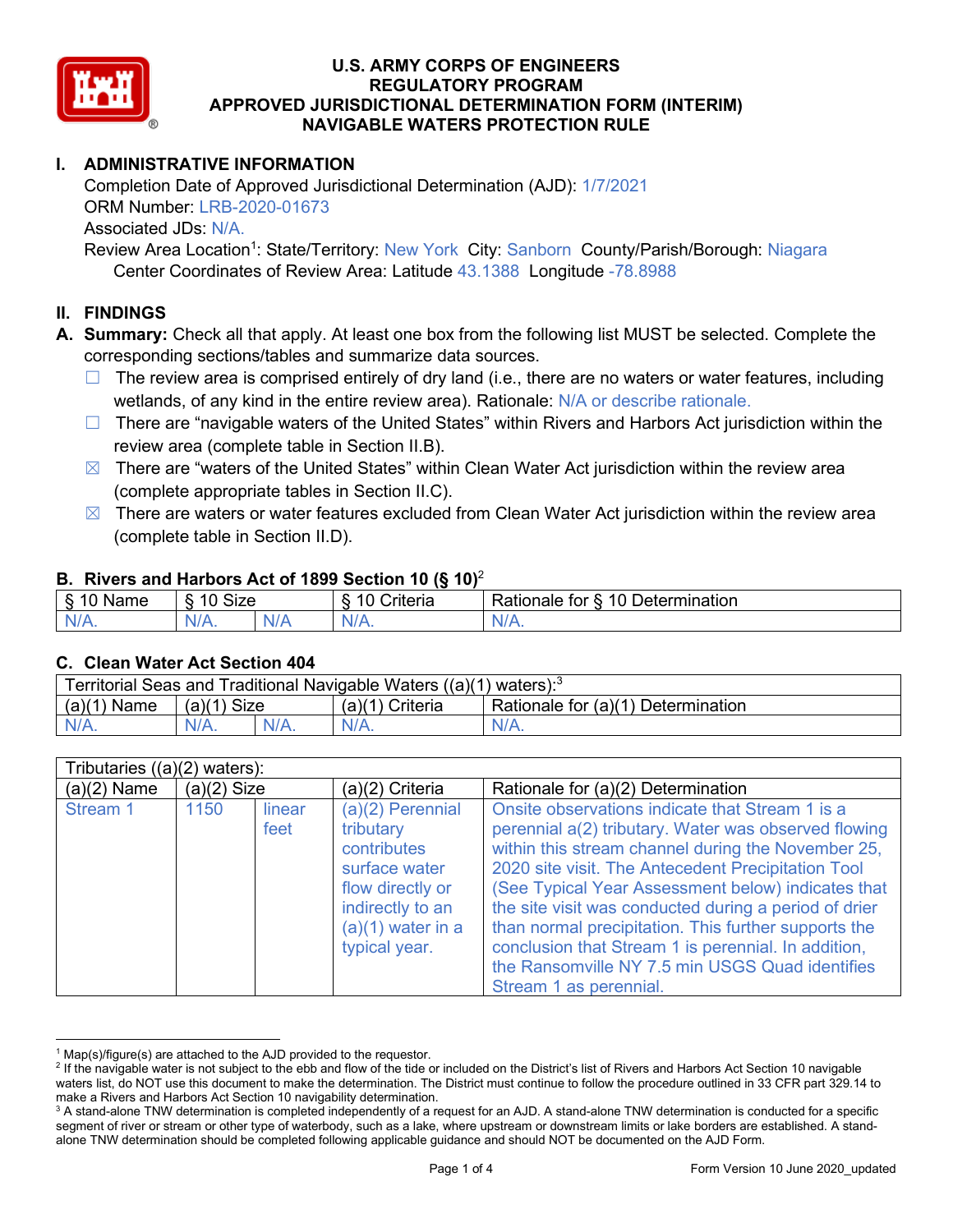

| NL | NI/A | NI. | N/A |  |
|----|------|-----|-----|--|
|    |      |     |     |  |

| Lakes and ponds, and impoundments of jurisdictional waters $((a)(3)$ waters): |               |         |                   |                                    |  |  |
|-------------------------------------------------------------------------------|---------------|---------|-------------------|------------------------------------|--|--|
| $(a)(3)$ Name                                                                 | $(a)(3)$ Size |         | $(a)(3)$ Criteria | Rationale for (a)(3) Determination |  |  |
| $N/A$ .                                                                       | N/A.          | $N/A$ . | $N/A$ .           | $N/A$ .                            |  |  |

| Adjacent wetlands $((a)(4)$ waters): |               |         |                     |                                                    |  |  |
|--------------------------------------|---------------|---------|---------------------|----------------------------------------------------|--|--|
| $(a)(4)$ Name                        | $(a)(4)$ Size |         | $(a)(4)$ Criteria   | Rationale for (a)(4) Determination                 |  |  |
| Wetlands 1                           | 2.32          | acre(s) | $(a)(4)$ Wetland    | Onsite observations indicate that Wetlands 1 and 2 |  |  |
| and 2                                | and           |         | abuts an $(a)(1)$ - | directly abut Stream 1, a Clean Water Act Section  |  |  |
|                                      | 2.93          |         | $(a)(3)$ water.     | $404$ a(2) tributary.                              |  |  |

# **D. Excluded Waters or Features**

| Excluded waters $((b)(1) - (b)(12))$ : <sup>4</sup> |                       |                |                                                                                                                                                                                                      |                                                                                                                                                                                                                                                                                                                                                                                                                                                                                                                                                                                                                                                                                                                                                                                                                                                        |  |
|-----------------------------------------------------|-----------------------|----------------|------------------------------------------------------------------------------------------------------------------------------------------------------------------------------------------------------|--------------------------------------------------------------------------------------------------------------------------------------------------------------------------------------------------------------------------------------------------------------------------------------------------------------------------------------------------------------------------------------------------------------------------------------------------------------------------------------------------------------------------------------------------------------------------------------------------------------------------------------------------------------------------------------------------------------------------------------------------------------------------------------------------------------------------------------------------------|--|
| <b>Exclusion Name</b>                               | <b>Exclusion Size</b> |                | Exclusion <sup>5</sup>                                                                                                                                                                               | Rationale for Exclusion Determination                                                                                                                                                                                                                                                                                                                                                                                                                                                                                                                                                                                                                                                                                                                                                                                                                  |  |
| Ditches 1 and 2                                     | 30 and<br>300         | linear<br>feet | $(b)(5)$ Ditch that is<br>not an $(a)(1)$ or<br>$(a)(2)$ water, and<br>those portions of<br>a ditch<br>constructed in an<br>$(a)(4)$ water that<br>do not satisfy the<br>conditions of<br>$(c)(1)$ . | Ditches 1 and 2 were observed to be linear<br>features constructed between an historic stock<br>pond and farm fields, respectively. Based on<br>available evidence, it was concluded that these<br>features were constructed in uplands. There was<br>a clear break between Ditch 2 and any adjacent<br>wetlands. Ditch 1 was constructed as an outlet to<br>Wetland 3. It does not directly connect to<br>Wetland 3, but is fed/connected by a culvert.<br>Historic aerial imagery indicates these ditches<br>were constructed in uplands. Furthermore, a<br>review of historic aerials and USGS maps do not<br>identify stream channels in the location of these<br>two ditches. Thus, it was determined that<br>Ditches 1 and 2 are not manipulated tributaries.<br>Therefore, it was determined that Ditches 1 and<br>2 are b(5) excluded ditches. |  |

<sup>4</sup> Some excluded waters, such as (b)(2) and (b)(4), may not be specifically identified on the AJD form unless a requestor specifically asks a Corps district to do so. Corps districts may, in case-by-case instances, choose to identify some or all of these waters within the review area.

 $5$  Because of the broad nature of the (b)(1) exclusion and in an effort to collect data on specific types of waters that would be covered by the (b)(1) exclusion, four sub-categories of (b)(1) exclusions were administratively created for the purposes of the AJD Form. These four sub-categories are not new exclusions, but are simply administrative distinctions and remain (b)(1) exclusions as defined by the NWPR.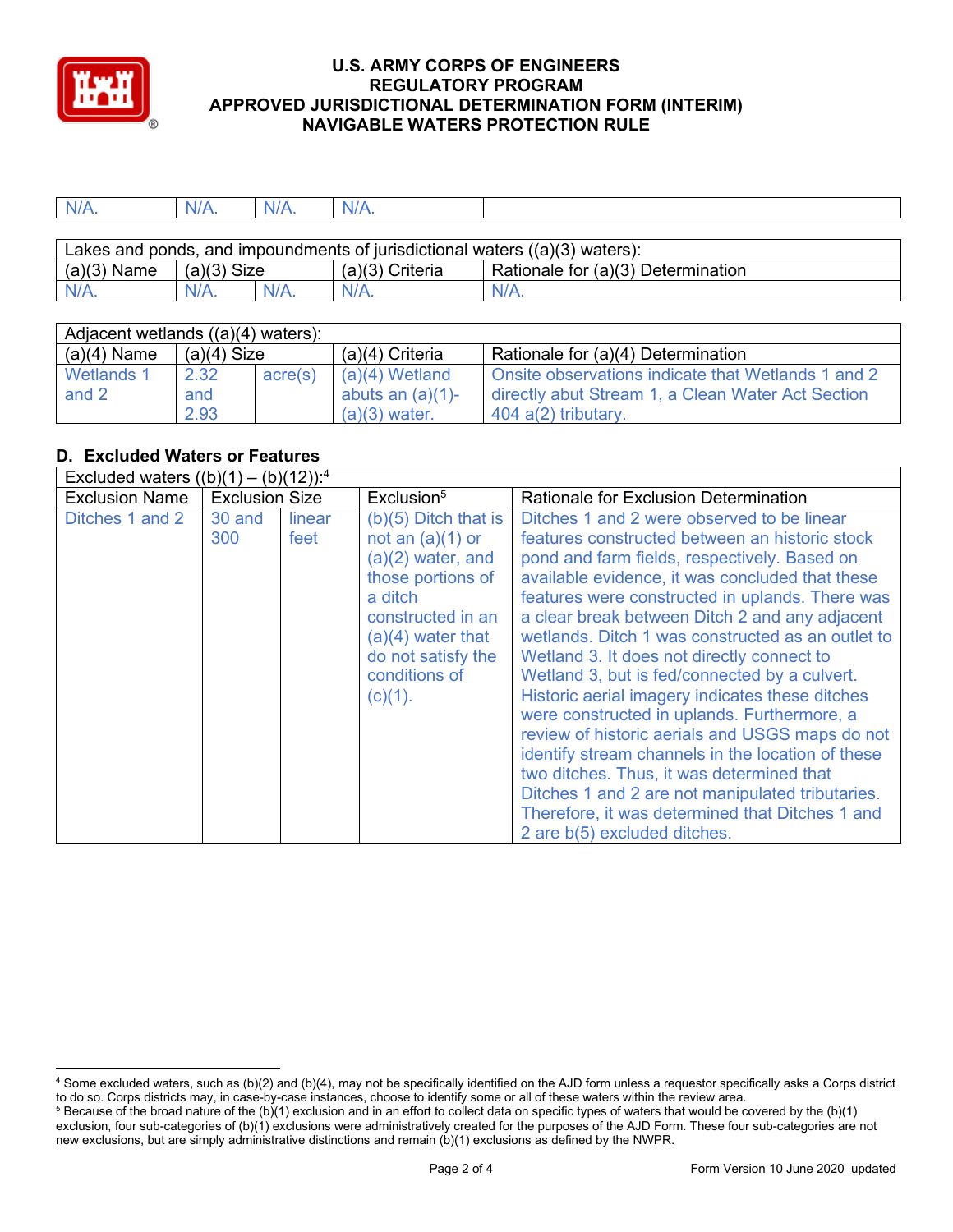

| Excluded waters $((b)(1) - (b)(12))$ : <sup>6</sup> |                       |                  |                                                                                                                                                                                                                                                 |                                                                                                                                                                                                                                                                                                                                                                                                                                                                                                                                                                                                                                                                                                                                                                                                                                    |  |
|-----------------------------------------------------|-----------------------|------------------|-------------------------------------------------------------------------------------------------------------------------------------------------------------------------------------------------------------------------------------------------|------------------------------------------------------------------------------------------------------------------------------------------------------------------------------------------------------------------------------------------------------------------------------------------------------------------------------------------------------------------------------------------------------------------------------------------------------------------------------------------------------------------------------------------------------------------------------------------------------------------------------------------------------------------------------------------------------------------------------------------------------------------------------------------------------------------------------------|--|
| <b>Exclusion</b>                                    | <b>Exclusion Size</b> |                  | Exclusion <sup>7</sup>                                                                                                                                                                                                                          | Rationale for Exclusion Determination                                                                                                                                                                                                                                                                                                                                                                                                                                                                                                                                                                                                                                                                                                                                                                                              |  |
| Name                                                |                       |                  |                                                                                                                                                                                                                                                 |                                                                                                                                                                                                                                                                                                                                                                                                                                                                                                                                                                                                                                                                                                                                                                                                                                    |  |
| <b>Wetlands 4</b><br>and 5                          | $0.25$ and<br>0.04    | $\text{acre}(s)$ | $(b)(1)$ Non-<br>adjacent wetland.                                                                                                                                                                                                              | Wetlands 4 and 5 do not meet any of the four<br>criteria that would make an (a)(4) adjacent water<br>subject to jurisdiction under Section 404 of the<br>Clean Water Act. Wetlands 4 and 5 were<br>circumnavigated during the site visit. No defined<br>channels/tributaries/ditches were observed<br>flowing from Wetlands 4, and 5 to any (a)(1-3)<br>water. Ditch 1 was observed flowing from<br>Wetland 3. Please see above for discussion.<br>Based on site observations the nearest a(1-3)<br>water would not flood any of the wetland areas<br>at least once during a typical year. The nearest<br>evidence of typical year flow (i.e. debris, leaf<br>wracking) is located approximately 5 feet from<br>Stream 1's banks. Also, there are no natural<br>berms or the like located between the a(1-3)<br>water and wetland. |  |
| <b>Wetlands 3</b>                                   | 0.36                  | $\text{acre}(s)$ | (b)(8) Artificial<br>lake/pond<br>constructed or<br>excavated in<br>upland or a non-<br>jurisdictional<br>water, so long as<br>the artificial lake<br>or pond is not an<br>impoundment of<br>a jurisdictional<br>water that meets<br>$(c)(6)$ . | Wetland 3 was constructed in uplands as a farm<br>pond. It is not an impoundment of a jurisdictional<br>water. Therefore, it is an excluded b(8) artificial<br>pond constructed in uplands.                                                                                                                                                                                                                                                                                                                                                                                                                                                                                                                                                                                                                                        |  |

## **III. SUPPORTING INFORMATION**

**A. Select/enter all resources** that were used to aid in this determination and attach data/maps to this document and/or references/citations in the administrative record, as appropriate.

 $\boxtimes$  Information submitted by, or on behalf of, the applicant/consultant: Wetland and Stream Delineation Report, 2660 Saunders Settlement, 2660 Saunders Settlement Road, Sanborn, New York 14132, prepared for Borrego Solar Systems, Inc., prepared by LaBella Associates, D.P.C., October 2020 This information is sufficient for purposes of this AJD. Rationale: N/A

 $6$  Some excluded waters, such as (b)(2) and (b)(4), may not be specifically identified on the AJD form unless a requestor specifically asks a Corps district to do so. Corps districts may, in case-by-case instances, choose to identify some or all of these waters within the review area.

<sup>&</sup>lt;sup>7</sup> Because of the broad nature of the (b)(1) exclusion and in an effort to collect data on specific types of waters that would be covered by the (b)(1) exclusion, four sub-categories of (b)(1) exclusions were administratively created for the purposes of the AJD Form. These four sub-categories are not new exclusions, but are simply administrative distinctions and remain (b)(1) exclusions as defined by the NWPR.